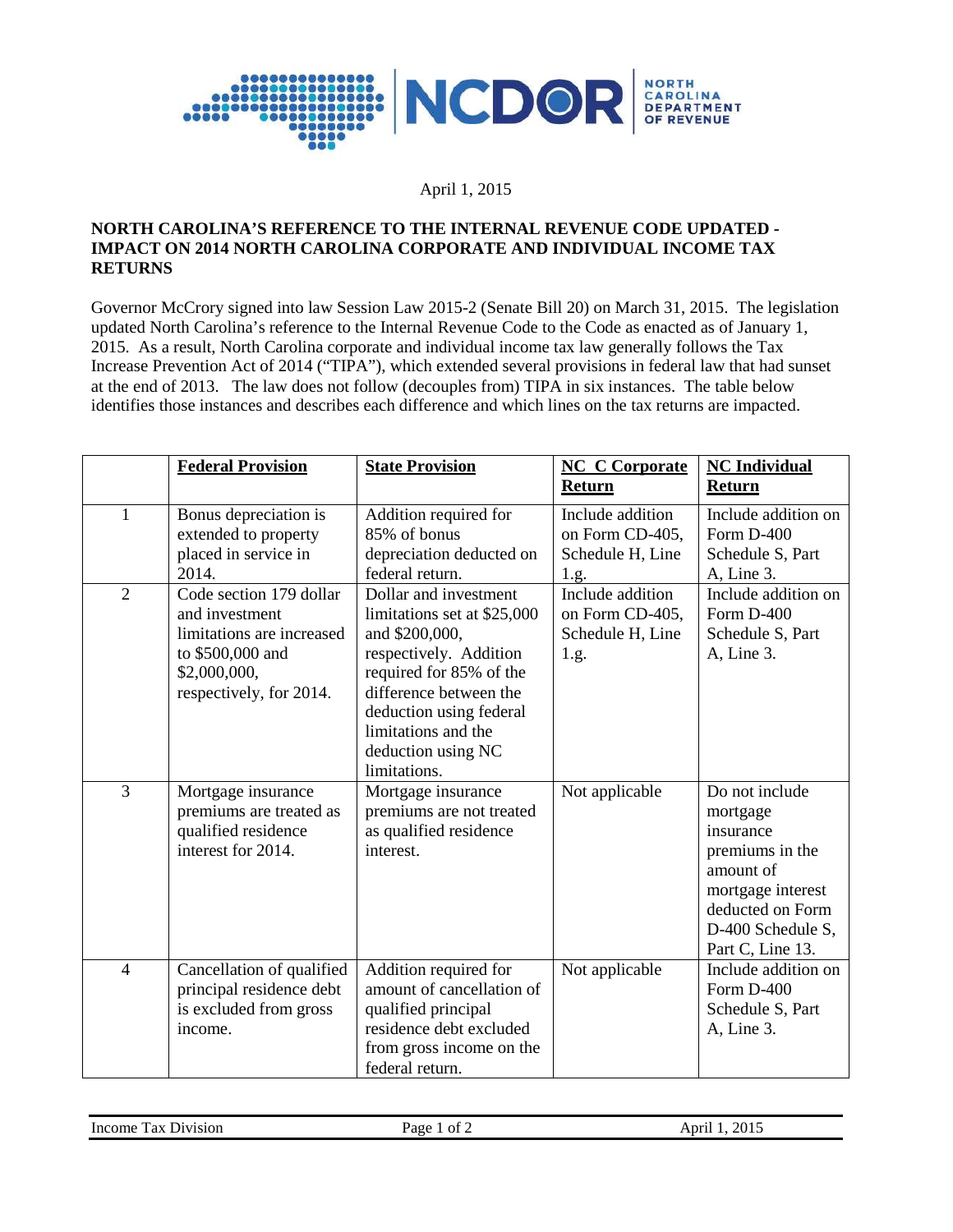|   | <b>Federal Provision</b>                                                                                                                        | <b>State Provision</b>                                                                                                                                                                                                                                                     | <b>NC</b> C Corporate<br>Return | <b>NC</b> Individual<br><b>Return</b>                                                                                                                              |
|---|-------------------------------------------------------------------------------------------------------------------------------------------------|----------------------------------------------------------------------------------------------------------------------------------------------------------------------------------------------------------------------------------------------------------------------------|---------------------------------|--------------------------------------------------------------------------------------------------------------------------------------------------------------------|
| 5 | Qualified tuition and<br>related expenses are<br>deductible for 2014.                                                                           | Addition required for<br>qualified tuition and<br>related expenses deducted<br>on the federal return.                                                                                                                                                                      | Not applicable                  | Include addition on<br>Form $D-400$<br>Schedule S, Part<br>A, Line 3.                                                                                              |
| 6 | Qualified charitable<br>distributions from an<br>IRA by a person who<br>has attained age 70 $\frac{1}{2}$<br>are excluded from gross<br>income. | Addition required for<br>qualified charitable<br>distributions from an IRA<br>by a person who has<br>attained age 70 $\frac{1}{2}$ that are<br>excluded from gross<br>income on the federal<br>return. The distributions<br>are allowable as a<br>charitable contribution. | Not applicable                  | Include addition on<br>Form D-400<br>Schedule S, Part<br>A, Line 3.<br>Deduct<br>contribution on<br>Form $D-400$<br>Schedule S, Part C,<br>Line 18 if<br>itemizing |

# North Carolina Department of Revenue

Any person who has already filed a 2014 North Carolina income tax return and whose federal taxable income (C corporation) or federal adjusted gross income (individual) is impacted by the amendments to federal law included in TIPA or by the provisions of TIPA from which North Carolina has decoupled must file an amended North Carolina return. If the amended return reflects additional tax due, the taxpayer will avoid interest if the additional tax is paid by the original due date of the return (April 15 for calendar-year taxpayers). The taxpayer will also avoid a late-payment penalty if the additional tax reflected on the amended return is paid when the amended return is filed or April 15, whichever is later.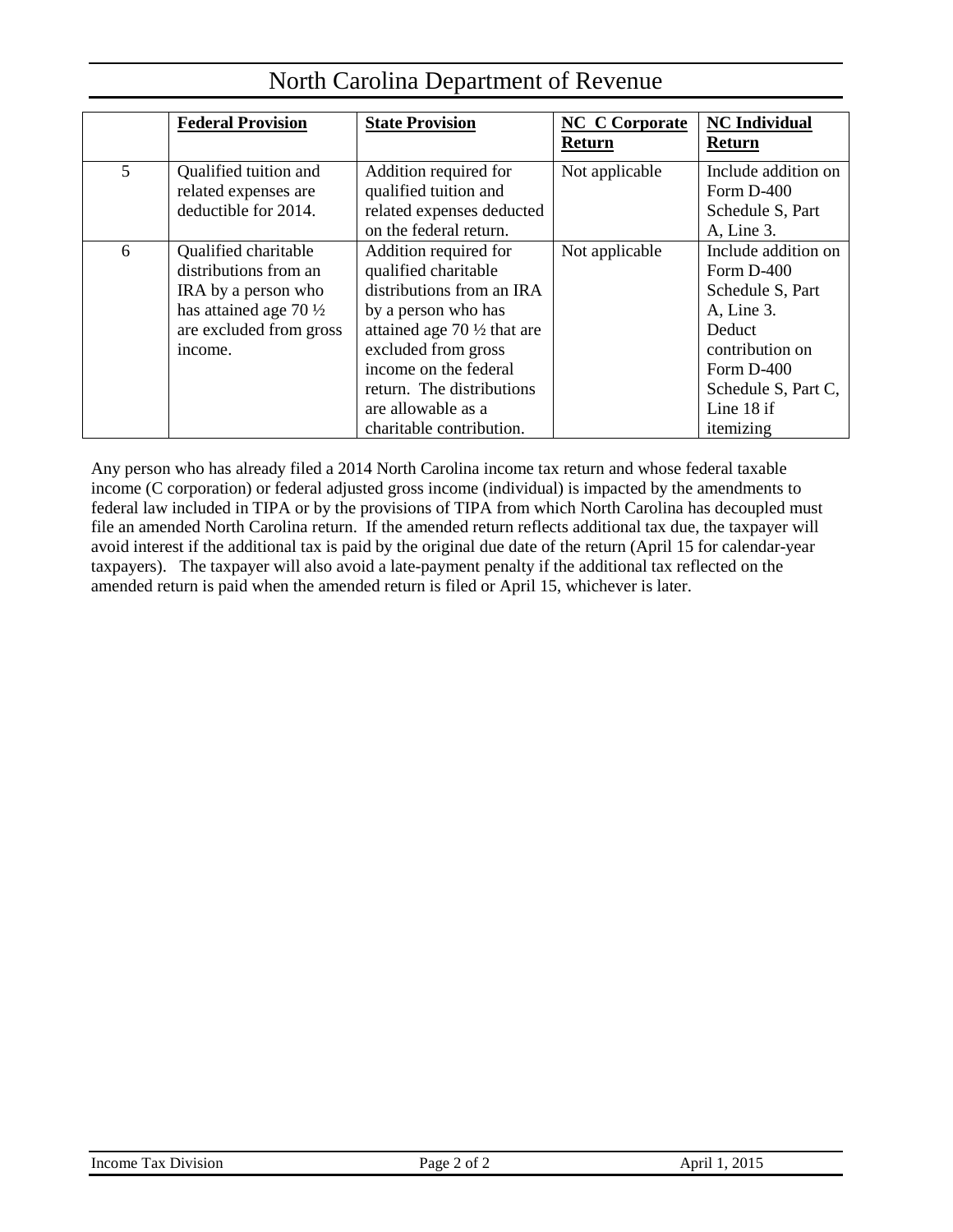# **Instructions for Partnership Income Tax Return 2014 D-403A**

North Carolina Department of Revenue

**The references to line numbers and form numbers on federal income tax forms were correct at the time of printing. If they have changed and you are unable to determine the proper line to use, please contact the Department of Revenue. These instructions are to be used as a guide in the preparation of a North Carolina partnership income tax return and are not intended to cover all provisions of the law.**

#### *Do not attach a copy of Federal Form 1065 or copies of K-1s to Form D-403. If copies are needed, the Department will request them at a later date.*

**A. Who must file Form D-403 -** Every partnership doing business in North Carolina must file a partnership income tax return, Form D-403, for the taxable year if a federal partnership return was required to be filed. (**Exception:** A partnership whose only activity is as an investment partnership is not considered to be doing business in North Carolina. Consequently, an investment partnership is not required to file an income tax return in North Carolina nor pay income tax to North Carolina on behalf of its nonresident partners.) A limited liability company classified as a partnership for federal income tax purposes is also classified as a partnership for State income tax purposes and is required to file a partnership income tax return if a federal partnership return is required to be filed. A partnership which elects to be taxed as a corporation for federal income tax purposes will also be taxed as a corporation for North Carolina income tax purposes. The partnership must file a corporation income tax return, Form CD-405, in lieu of filing Form D-403.

**B. Time and place for filing -** The return of a partnership on a calendar year basis must be filed with the North Carolina Department of Revenue on or before April 15 following the close of the calendar year. If on a fiscal year basis, the return must be filed on or before the 15th day of the fourth month following the close of the fiscal year. A fiscal year return should be filed on a form for the year in which the fiscal year begins. (For example, a 2014 form should be used for a fiscal year beginning in 2014.)

**C. Signature -** The partnership return must be signed by the managing partner. If the return is prepared by a person or firm other than a partner, it must be signed also by the one preparing the return. If the partnership is a limited partnership, the return must be signed by a general partner. The managing partner should provide a telephone number where he may be reached during the day if we need additional information to process the return.

**D. Extensions -** If the partnership return cannot be filed by the due date, the partnership may apply for an automatic 6-month extension of time to file the return. **To receive the extension, the partnership must file Form D-410P, Application for Extension for Filing Partnership, Estate, or Trust Tax Return, by the original due date of the return.**

A partnership is not required to send a payment of tax it estimates as due to receive the extension; however, it will benefit the partnership to pay as much as it can with the extension request. An extension of time for filing the partnership return does not extend the time for paying the tax due. A partnership may file the return at any time within the extension period but it must be filed on or before the end of the extension period to avoid the late filing penalty.

**E. Penalties -** If a partnership return on which tax is due is not filed by the due date, the partnership will have to pay a penalty of 5 percent of the tax for each month, or part of a month, the return is late. The maximum penalty is 25 percent of the unpaid tax. Returns filed after April 15 without a valid extension are subject to a late payment penalty of 10 percent of the unpaid tax. If a partnership has an extension of time for filing its return, the 10 percent late payment penalty will apply on the remaining balance due if the tax paid by the due date of the return is less than 90 percent of the total amount of tax due. If the 90 percent rule is met, any remaining balance due must be paid with the partnership return on or before the expiration of the extension period to avoid the late payment penalty. In addition, penalties are provided by law for willful failure to file a return on time and for willful attempt to evade or defeat the tax.

**F. Manager's Responsibility -** In a partnership having one or more nonresident partners, the managing partner is responsible for reporting the share of the income of nonresident partners and is required to compute and pay the tax due for each nonresident partner. If the nonresident partner is a corporation, partnership, trust or estate, the managing partner is not required to pay the tax on that partner's share of the partnership income provided the partner files Form NC-NPA, Nonresident Partner Affirmation. Form NC-NPA affirms that the partner will pay the tax with its corporation, partnership, trust or estate income tax return. (**Note:** This provision does not extend to grantor trusts because no tax is paid on grantor trust returns.) In such cases, a copy of NC-NPA must be attached to the partnership return when it is filed. **Important:** A nonresident partner that is an individual cannot file Form NC-NPA and the managing partner is required to compute and pay the tax due for all nonresident partners that are individuals. A nonresident individual partner is not required to file a North Carolina income tax return when the only income from North Carolina sources is the nonresident's share of income from a partnership doing business in North Carolina, and the manager of the partnership pays the tax due for the nonresident partner. Payment of the tax due by the managing partner on behalf of corporations, partnerships, trusts or estates that are partners does not relieve the partner from filing a North Carolina tax return. Credit for the tax paid by the managing partner may be claimed on the partner's income tax return. The manager is authorized by statute to withhold the tax due from each nonresident partner's share of the partnership income. **Note:** If a nonresident partner is a tax-exempt organization as described in Section 501 of the Internal Revenue Code, the managing partner is not required to pay the tax unless the partnership income is from a business enterprise not related to the organization's tax-exempt purpose. Also, the managing partner is not required to pay the tax for nonresident partners who serve as investment vehicles for investing in IRAs and other qualified retirement plans.

**Publicly Traded Partnerships -** Effective for taxable years beginning on or after January 1, 2008, a publicly traded partnership that is described in section 7704(c) of the Code is exempt from the payment and filing requirements under G.S. 105-154(c) and (d). The filing requirement is limited to partners whose distributive share of the partnership's net income during the tax year was more than five hundred dollars (\$500.00) and the payment requirements do not apply.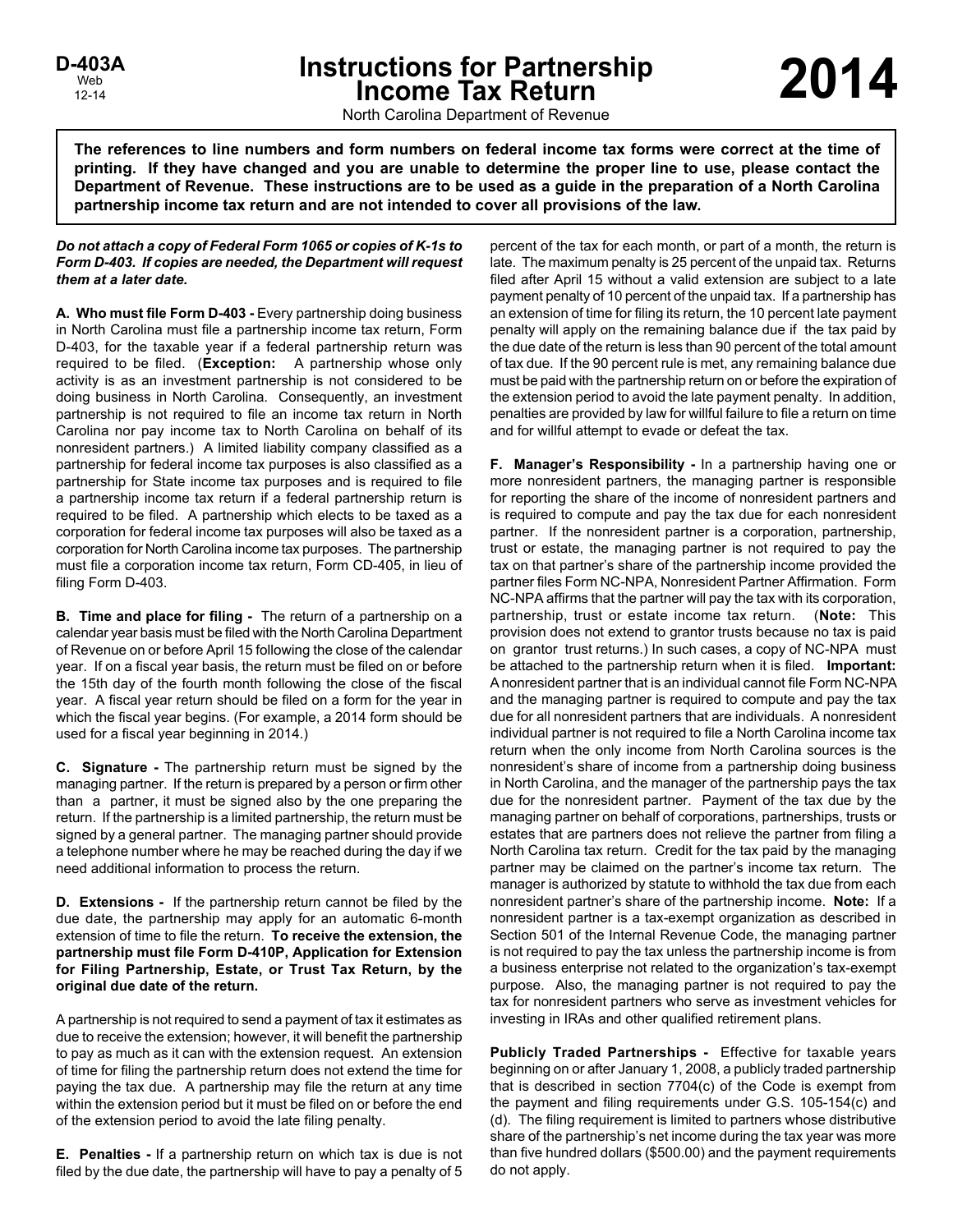**G. Estimated income tax -** A partnership is not required to make estimated income tax payments; however, if the partnership makes any prepayments of tax, include the prepayment on Line 15. A resident individual partner who meets the statutory requirements must file estimated tax on Form NC-40. (See Individual Income Tax Instructions for Form D-400 for information on the requirements for paying estimated income tax.) A nonresident individual partner is not required to pay estimated tax on his distributive share of partnership income.

**H. Tax Credits -** All tax credits allowed to individuals are allowed to partnerships except the tax credit for income taxes paid to other states and the tax credit for children.

A partnership may pass through to each of its partners the partner's distributive share of an income tax credit for which the partnership qualifies. Any dollar limit on the amount of a tax credit applies to the partnership as a whole instead of to the individual partners. Maximum dollar limits and other limitations that apply in determining the amount of tax credit available to a taxpayer apply to the same extent in determining the amount of tax credit for which a partnership qualifies, with one exception. The exception is a limitation that the tax credit cannot exceed the tax liability of the taxpayer.

If there are nonresident partners whose share of tax is being paid by the manager of the partnership, and the partnership claims a tax credit, complete Form D-403TC, Partnership Tax Credit Summary, and include the form with the partnership return. Attach a separate schedule showing the computation of any tax credits and the allocation of the credits among the partners. If claiming any credit that is limited to 50 percent of the partnership's tax, less the sum of all other credits claimed, complete Form NC-478 and attach it to the front of the partnership return. The partnership must provide sufficient information about the tax credits to allow the partner to complete the Form NC-478 series.

**I. Attachments -** Attachments may be used in preparing the partnership return. Attachments may not be used as a substitute for completing the partnership return. Do not enter "See Attached" instead of completing the applicable spaces on the return. The attachments must contain all required information, follow the format of the official schedules, and must be attached in the same sequence as the schedules appear on the partnership return. List the partnership's federal identification number on each attachment.

**J. Specific instructions for Schedule NC K-1 -** Schedule NC K-1 is used by the partnership to report each partner's share of the partnership's income, adjustments, tax credits, etc. The NC K-1 must reflect the net tax paid by the partnership. Prepare and give a Schedule NC K-1 to each person who was a partner in the partnership at any time during the year. Schedule NC K-1 must be provided to each partner on or before the day on which the partnership return is required to be filed. When reporting the distributive share of tax credits, provide a list of the amount and type of tax credits. Any amount reported as tax paid by the manager of the partnership should include amounts paid with extension and by other partnerships, if applicable.

#### **Part 1 - Computation of Income Tax Due or Refund**

#### **Line Instructions**

**Important**: If the partnership operated only in North Carolina and had no nonresident partners, complete only Lines 4 and 6 of Part 1, Part 3A, and Part 4.

**Line 1 -** Enter on Line 1 the total income or loss from Schedule K, Federal Form 1065. The total income or loss is the combined total of lines 1 through 11 of Schedule K.

Line 2 - Enter the amount of salaries, interest, or other "guaranteed" payments" made to a partner for services or for the use of capital. Salaries to partners and retirement payments to partners who are not active are treated as part of a partner's distributive share of ordinary income and must be apportioned or allocated to North Carolina on the same basis as other partnership distributive income.

**Line 4 -** The following additions to income are required in calculating North Carolina partnership income to the extent the additions are not included in income. Complete Part 4, Lines 1 through 3 and enter the total additions on Part 1, Line 4. Allocate the total additions on Line 4 to the individual partners in Part 3, Line 6.

#### **Additions to income:**

- (1) Interest on bonds and other obligations of states and political subdivisions other than North Carolina, if not included in income
- (2) Other additions to income

**Line 6 -** The following deductions from income are required in calculating North Carolina partnership income to the extent the deductions are included in income. The total deductions from Part 4, Line 8 should be entered on Part 1, Line 6 and allocated to the individual partners in Part 3, Line 7.

#### **Deductions from income:**

- (1) Interest from obligations of the United States or United States' possessions
- (2) State, local, or foreign income tax refunds included on the federal return
- (3) North Carolina law did not adopt the 50 percent bonus depreciation provisions in IRC section 168(k) for the tax year 2008 or in IRC sections 168(k) or 168(n) for tax years 2009 and 2010. Similarly, North Carolina did not adopt the provisions of the **Small Business Jobs Act of 2010** which extended the 50 percent bonus depreciation through 2011 or the **Tax Relief Act of 2010** which doubled and extended bonus depreciation from 50 percent to 100 percent for qualified property acquired and placed in service after September 8, 2010 and before January 1, 2012. The **Tax Relief Act of 2010** also provides 50 percent bonus depreciation for qualified property placed in service after December 31, 2011 and before January 1, 2013. Certain longlived property and transportation property is eligible for 100 percent expensing if placed in service before January 1, 2013. Because North Carolina did not adopt the bonus depreciation provisions under IRC sections 168(k) and 168(n) of these Acts, an adjustment was required to add to income 85 percent of the amount deducted. Any amount added to income on the 2009, 2010, 2011, 2012, and 2013 State partnership returns may be deducted in five equal installments beginning with the 2010, 2011, 2012, 2013, and 2014 State partnership returns, respectively. Enter 20 percent of the bonus depreciation added back on the 2009, 2010, 2011, 2012, and 2013 State partnership returns.
- (4) Other deductions from income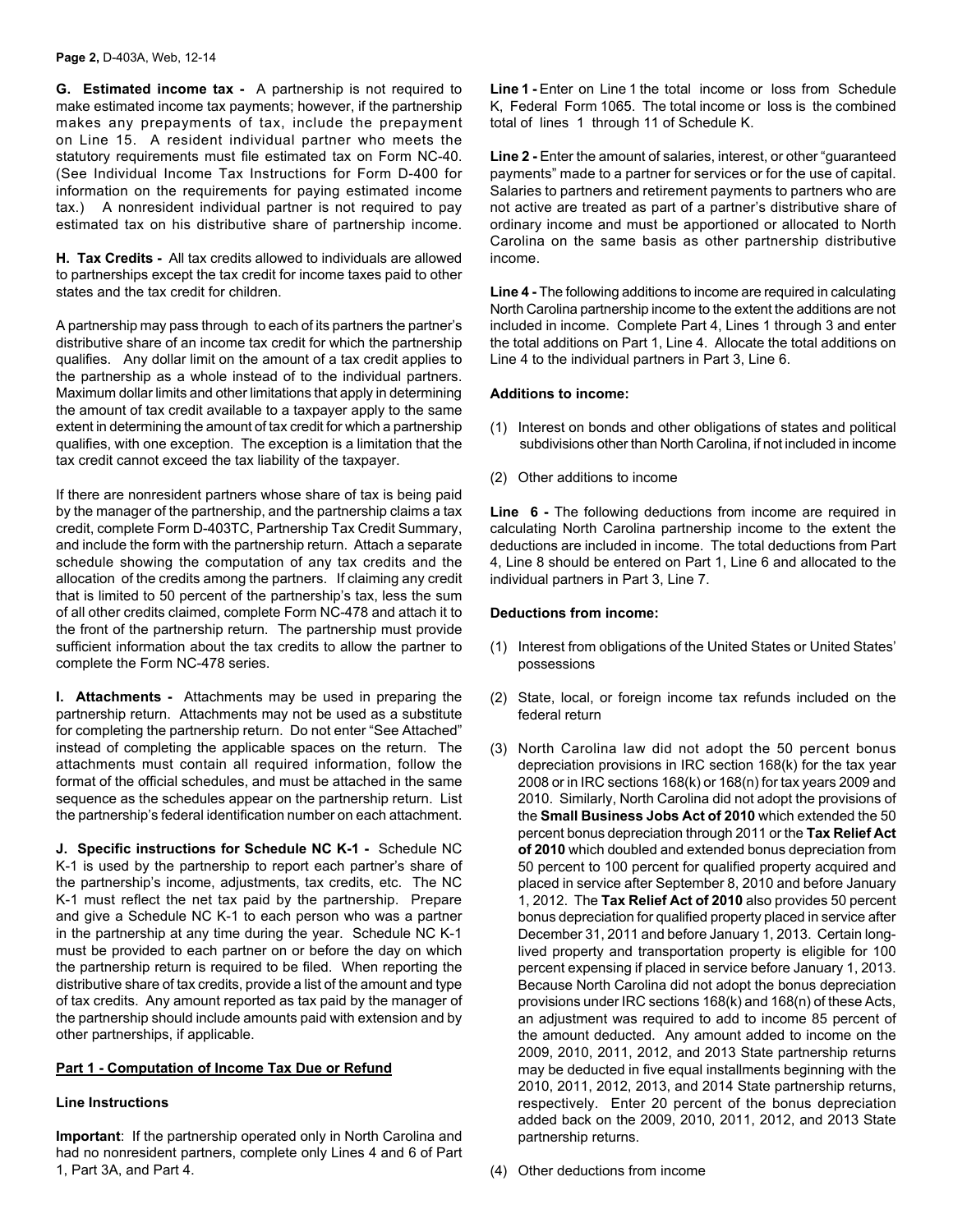**Line 8 -** Nonapportionable Net Distributive Partnership Income – When a partnership has income from sources within North Carolina as well as sources outside North Carolina a determination of apportionable and nonapportionable income must be made. If the partnership's business is both within and outside of North Carolina, complete Part 5, Nonapportionable Net Distributive Partnership Income on Page 4 and enter the total amount of nonapportionable income on Line 8. If the amount on Line 8 is negative, enter the amount and fill in the circle located next to Line 8 to indicate the amount is negative.

**Line 9 -** Apportionable Net Distributive Partnership Income – All income apportionable under the U.S. Constitution is apportioned to North Carolina and to other states based on the apportionment factor. Subtract Line 8 from Line 7 and enter the amount on Line 9. If the amount on Line 9 is negative, enter the amount and fill in the circle located next to Line 9 to indicate the amount is negative.

**Line 10 -** Nonapportionable Net Distributive Partnership Income Allocated to North Carolina – Complete Part 5, Nonapportionable Net Distributive Partnership Income on Page 4. Enter on Line 10 the amount of nonapportionable income allocated directly to this State. If the amount on Line 10 is negative, enter the amount and fill in the circle located next to Line 10 to indicate the amount is negative.

**Line 11 -** Complete Parts 2 and 3 to determine the tax for nonresident partners.

**Line 12 -** Enter the total tax credits allocated to nonresident partners.

**Line 13 -** Enter the net tax due for nonresident partners.

**Line 14 -** If Form D-410P was filed to request an extension of time to file the partnership return, enter any tax paid with the extension form.

**Line 15 -** Enter any other prepayments of tax that were made prior to filing this partnership return. If filing an amended return, include on Line 15 any amount paid with the original partnership return.

**Line 16 -** If tax was paid by other partnerships or by S corporations, enter the amount paid. Include with the return a copy of the information furnished by the partnership(s) or S corporation(s) to verify the amount claimed. North Carolina income tax is required to be withheld from the compensation paid to a nonresident partnership or limited liability company for services performed in North Carolina in connection with a performance, an entertainment or athletic event, a speech, or the creation of a film, radio, or television program. In addition to any tax paid by other partnerships or S corporations, include on Line 16 only the portion of tax withheld that is attributable to nonresident partners on whose behalf the managing partner is required to pay the tax. Attach Form NC-1099PS to the front of the return to verify the North Carolina income tax withheld.

**Line 20 -** Add Lines 18 and 19c to determine the total due for nonresident partners. The manager of the partnership must pay this amount with the return. The tax may be paid by check or money order payable in U.S. dollars to the North Carolina Department of Revenue. **Important:** The Department will not accept a check, money order, or cashier's check unless it is drawn on a U.S. (domestic) bank and the funds are payable in U.S. dollars.

**Line 21 -** If total payments on Line 17 exceed the net tax due for nonresident partners on Line 13, subtract and enter the amount to be refunded.

#### **Part 2A - Apportionment Percentage For Partnerships Having One or More Nonresident Partners and Operating in North Carolina and in One or More Other States**

(See S Corporation Tax Return Instructions for more detailed information on the Apportionment Percentage.)

#### **Method to be Used in Apportioning Partnership Income:**

A partnership with one or more nonresident partners whose business activities in North Carolina are unified and integrated with its business activities in other states is required to apportion its partnership income to North Carolina by multiplying the income by a fraction, the numerator of which is the property factor plus the payroll factor plus twice the sales factor, and the denominator of which is four. If the sales factor does not exist, the denominator is the number of existing factors. If the sales factor exists, but the payroll or the property factor does not exist, the denominator is the number of existing factors plus one.

**Property Factor:** The property factor is the percentage determined by dividing the average value of the partnership's real and tangible personal property owned or rented and used in this State during the year by the average value of all of the partnership's real and tangible personal property owned or rented and used during the year. With respect to rentals, assign values for property rented by the partnership at 8 times the net annual rental rate. The net annual rental rate is the annual rental rate paid less any annual rental rate received by the partnership from subrentals.

**Payroll Factor:** The payroll factor is the percentage determined by dividing the total compensation paid by the partnership in this State during the income year by the total compensation paid everywhere during the income year.

**Sales Factor:** The sales factor is determined by dividing the total sales of the partnership in this State during the income year by the total sales of the partnership everywhere during the income year. For purposes of the formula used for apportioning partnership income to North Carolina, the sales factor is doubled.

#### **Part 2B – Partnerships Apportioning Income to N.C. and to Other States Using Single Sales Factor**

Special apportionment provisions apply to partnerships that would meet the definition of "excluded corporation" or the definition of "capital intensive corporation" in G.S. 105-130.4 if they were corporations and certain public utilities treated as partnerships. These partnerships must apportion North Carolina income tax using the sales factor alone. For any partnership engaged in business as a building or construction contractor, a securities dealer, a loan company or for a partnership which receives more than 50 percent of its ordinary gross income from investments in and/or dealing in intangible property, the partnership's income shall be apportioned by the use of only the sales factor. The Department refers to the North American Industry Classification System (NAICS) as a means of determining whether a taxpayer's business operations require the corporation to utilize North Carolina's special apportionment provisions.

#### **Part 2C - Special Apportionment**

Special apportionment provisions apply to certain types of partnerships such as telephone companies, motor carriers, and railroad companies. G.S. 105-130.4 should be consulted for definitions and specific allocation requirements.